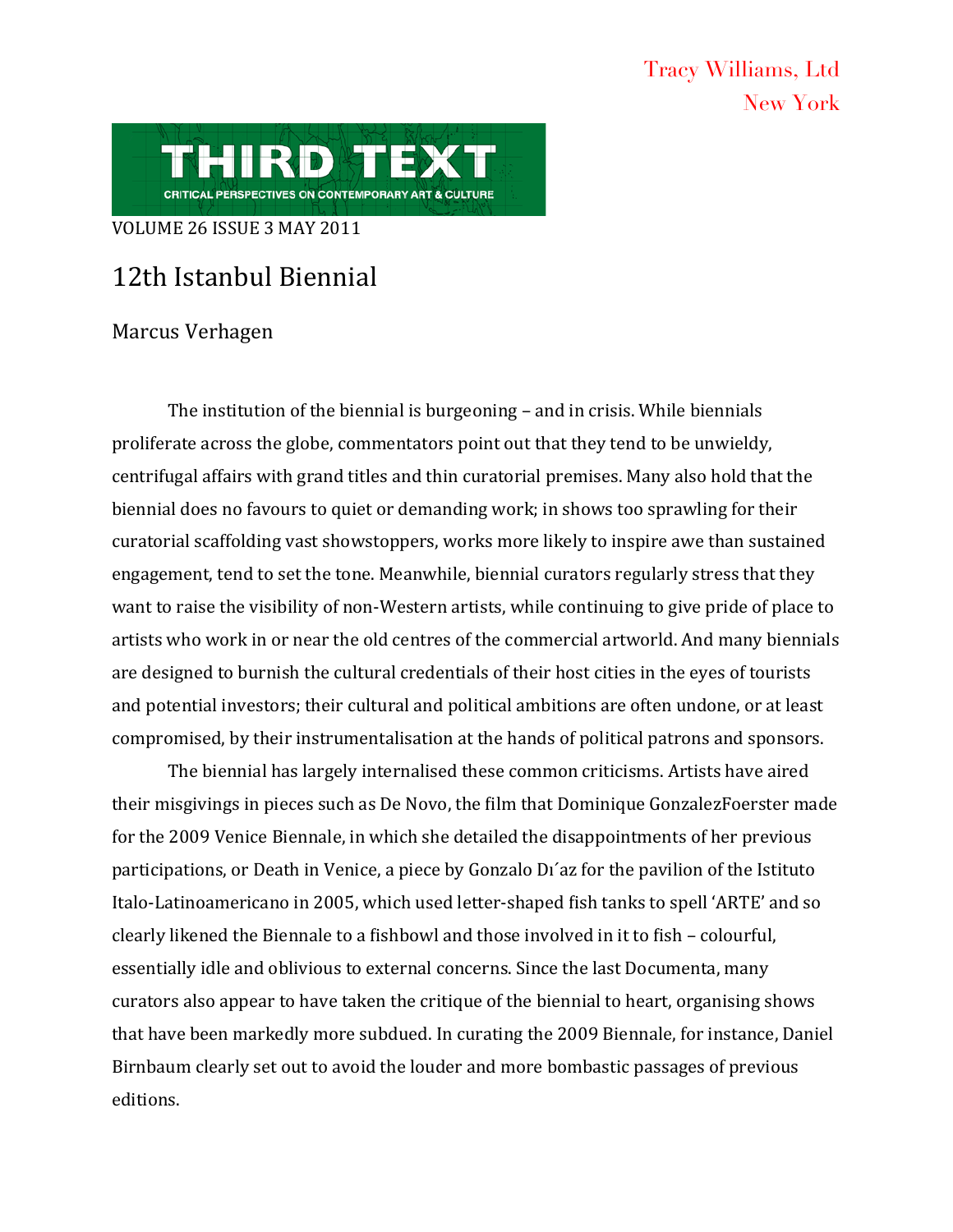The 2011 Istanbul Biennial, curated by Jens Hoffmann and Adriano Pedrosa, does not just tone down the more contentious aspects of earlier biennials – it proposes a substantively different experience, one that is at once less miasmic and more challenging.

While earlier editions of the Istanbul Biennial used various venues in different neighbourhoods, Hoffmann and Pedrosa concentrate theirs in two vast neighbouring warehouses divided into variously proportioned rooms and a web of narrow passages by the architect Ryue Nishizawa, who seems to have drawn inspiration from the narrow streets and bazaars that are among the major tourist attractions of Istanbul. Otherwise, the biennial is free from the reductive exercises in site-specificity that regularly mar other biennials (how many Murano glass chandeliers do we have to see every two years in pieces made for the Biennale?). Just as unusual is the roster of artists: more are from Latin America and the Middle East than from Europe and the United States and about half of them are women (ingeniously, the curators withheld the names of the participating artists until the day of the opening).

The curators have organised the biennial around five iconic works by Felix Gonzalez-Torres which, though not on display, are described in wall texts in five large nodal spaces, the works serving as lodestars for the thematic displays in those rooms. One of the nodal spaces, for instance, is called Untitled (Death by Gun) after a work of the same name that was realised by Gonzalez-Torres in 1990, a stack of sheets detailing the many fatal incidents of gun violence that occurred in the US during the first week of May in 1989 and listing the 460 people who died in them. The works on show in this room look at war and criminality and at the gun as a prop in the games of children and the fantasies of adults. The other nodal rooms address issues around abstraction and the everyday, historical documentation and censorship, desire and prejudice, and migration. Around and between these spaces are over fifty smaller rooms, each devoted to a single artist or collective whose work directly or indirectly broaches the same concerns.

What distinguishes this biennial from others is above all its polemical sharpness. This is plainly not the result of a narrow thematic remit; although the nodal rooms take five works by the same artist as their inspirations, they touch on a broad range of issues. But unlike other major biennials, Hoffmann and Pedrosa's is not a survey of significant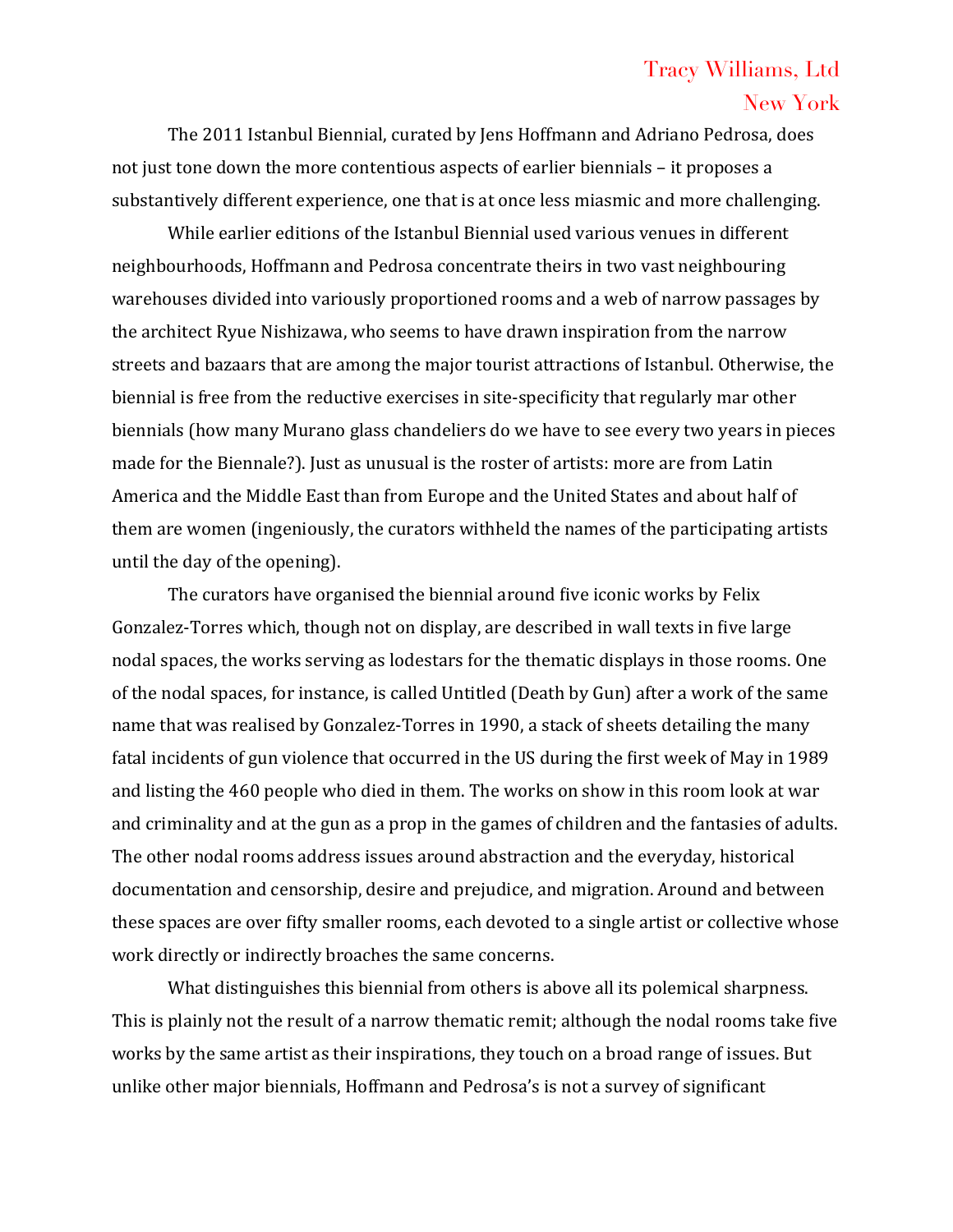contemporary figures and tendencies. It is a biennial that advances a thesis and advances it throughout, in the solo displays as in the nodal rooms, though the thesis is most forcefully and programmatically articulated in the nodal space 'Untitled' (Abstraction). This room takes as its point of departure GonzalezTorres's drawing 'Untitled' (Bloodwork – Steady Decline), 1994, which turns the grid pattern that we now associate primarily with Modernist abstraction into a graph, a diagonal line from top left to bottom right tracing, so the title implies, the declining T-cell count of a person with AIDS. Among the pieces in this tightly curated room are a number of recent grid-like compositions, including a large collage of neatly arrayed film stills by Joana Hadjithomas and Khalil Joreige, a piece made out of anti-pigeon netting by Cevdet Erek and a collage composed of newspaper pages without the articles by Jorge Macchi. Works that apostrophise Lucio Fontana's slashed canvases, Kazimir Malevich's monochromes and Frank Stella's black paintings are also on display. What they share is a demystifying thrust: in most of these pieces the protocols of abstraction are crossed with materials and concerns that were largely excluded from abstract painting and sculpture in the mid-twentieth century, including the body and the paraphernalia of day-to-day existence. They work against the totalising ambitions of early abstraction, the phallic grandstanding of Abstract Expressionism and the crimped manoeuvres of Post-Painterly Abstraction.

In many cases the corruption of abstract effects opens the work up to the explicit consideration of political questions. The over-exposed stills in Hadjithomas and Joreige's 180 Seconds of Lasting Images (2006), for instance, were drawn from a film made by Joreige's uncle prior to his kidnapping during the Lebanese civil war: their grid-like arrangement and near-monochromatic tonality suggest abstract precedents, the paintings of Agnes Martin for example, but these turn out to be unrevealing. Like many other works in the room, the collage by Hadjithomas and Joreige wrong-foots the viewer by alienating formal values from their ideological bases. The grid here points to the time that has passed since the kidnapping; the frames are analogous to the pages of a calendar. And the bleached tones can be read as referring both to the white flag of surrender and to fading memories of ordinary familial events such as those that were described in the original film by Joreige's uncle and, more generally, of the victims of political violence. This interleaving of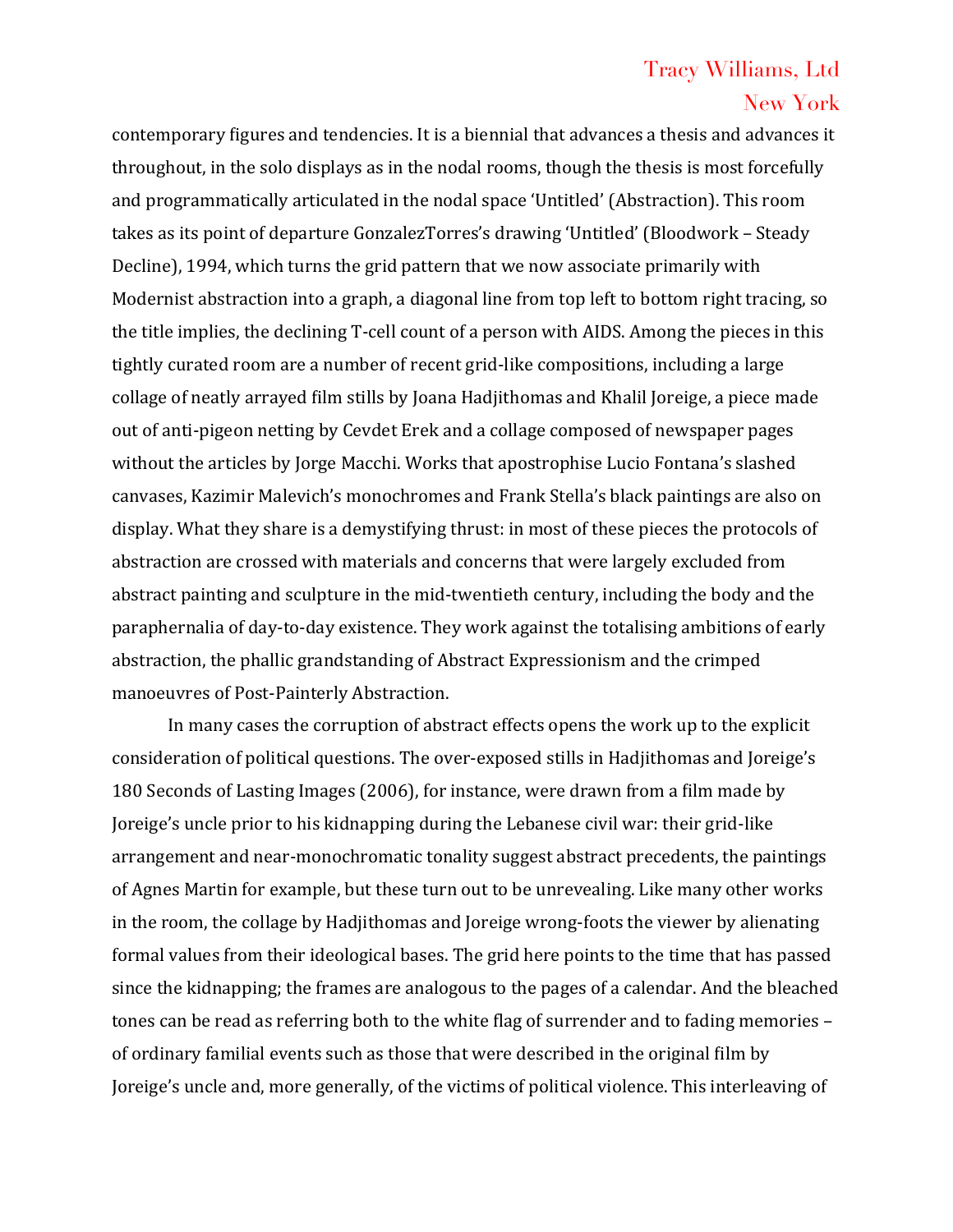formal and political concerns is repeated in different ways and with different results in many of the works in the room and throughout the biennial. It is for this reason that the curators chose to present Gonzalez-Torres as a guiding figure. As they put it in the catalogue: 'Gonzalez-Torres's work is both politically provocative and rigorously attentive to the formal aspects of artistic production. The artist. . . successfully negotiated the territory between the personal and the political while maintaining an extremely sophisticated formal vocabulary.' 1

In the wall texts and catalogue, the curators advance two distinct perspectives on the intersection of the formal and political registers of cultural communication. At times they focus on the poetic expression of political convictions, while at others they concentrate on the repurposing of existing forms, be they formal devices like the grid or conceptual vehicles like the archive, for the articulation of (new) political narratives or ideals. A third and related thread emerges in the displays themselves. Throughout the biennial, both the curating and the works draw out tensions between artistic forms and political narratives. The existence of such tensions is not a given, of course: the paintings that hang in corporate lobbies demonstrate how seamlessly artistic devices can be made to chime with given socio-political values. The same is true of certain works in the biennial, though the values in question are different. Elizabeth Catlett's mid-twentieth-century images of sharecroppers, with their crisp outlines and declarative gestures, clearly use an idiom that derives from Mexican and European visual traditions of popular militancy. But in the biennial, more often than not, visual cues brush against the grain of implied political ideals or messages. And the tension between them provokes a jolt that has an interpellating effect; it serves to implicate the viewer, to quiz his or her reactions, to involve him or her more urgently in the disentangling of interpretive threads.

This is disconcerting. In the nodal room Untitled (Death by Gun), next to the wall text describing the work of the same title by Gonzalez-Torres, is a provocative arrangement that consists of documentary images of Chris Burden's 1971 Shoot performance (in which a friend shot the artist in the arm), the notorious photographs by Eddie Adams of the execution of a Vietcong prisoner during the Tet Offensive in 1968, and Roy Lichtenstein's smoking gun cover for the 21 June 1968 issue of Time. This triad has the effect of unsettling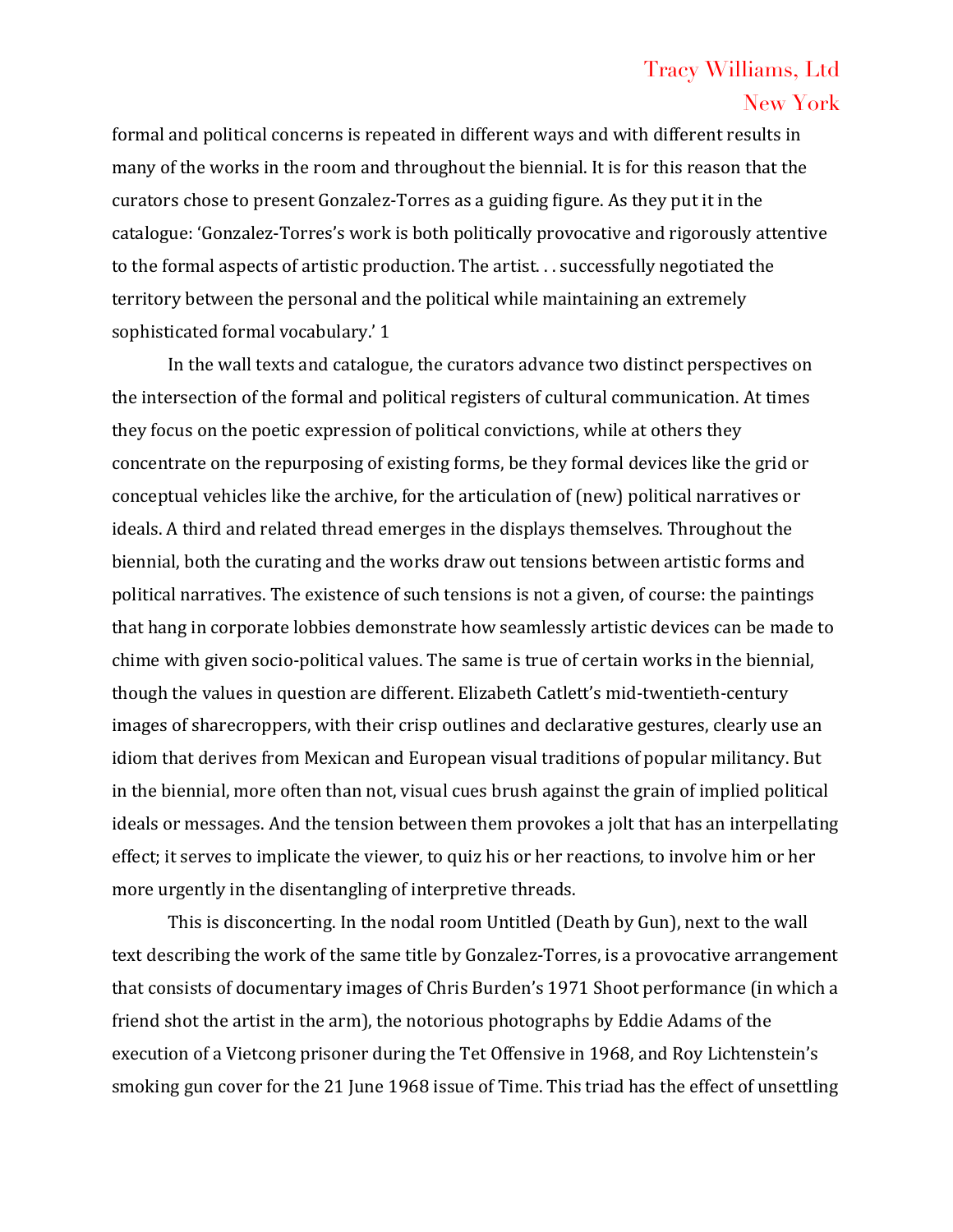the assumptions we bring to each of its component images. Burden's performance can be understood as a response to the gun violence that was at issue in Time, or as another instance of it. The works by Burden and Lichtenstein can be seen as expressing horror, but some viewers, seeing them alongside the images of the execution, will feel that they trivialise violence, or even take pleasure in  $it$  – certainly, the Lichtenstein cover mobilises all the comic-book signs of suspense, expressing, albeit ironically, a childish excitement. More disturbingly still, the arrangement can be understood as suggesting that Adams's photographs are to be viewed, like Burden's, as documenting a performance. That is a perverse suggestion but also a grimly revealing one: as Susan Sontag maintained, the scenes that were captured by Adams were in all likelihood staged by the executioner, the South Vietnamese chief of police, for the camera. This is not irresponsible curating, though it runs the risk of being perceived as such: it is a sequence that lifts the images out of their ordinary contexts so as to renew their sting, while at the same time reminding us of the expectations and automatisms that we bring to different orders of representation and that often cloud our perception of specific images.

Similar strategies are at work in the solo displays. A case in point is the room given over to Alessandro Balteo Yazbeck and Media Farzin who show a series of pieces, collectively titled Cultural Diplomacy: An Art We Neglect (2007–2009), in which the mobiles of Alexander Calder oddly intrude, in the manner of Woody Allen's Zelig, at crucial junctures in the Cold War and in more recent conflicts. One piece includes a photograph of Calder's Orange Mobile (1946) as it is installed in the Tehran Museum of Contemporary Art, where it hangs alongside portraits of Ayatollah Khomeini and the current Supreme Leader, Ayatollah Khamenei. A text beneath the photograph points out that while Calder was working on his mobile the US and Soviet Union were manoeuvring to gain control of Iranian oil; the text also outlines the later efforts of the Shah's regime to develop, notably through the Museum of Contemporary Art, the cultural trappings of Euro-American modernity. In another work in the same series, the artists create a large Calder-like mobile, the suspended elements of which resemble the oil fields of Iraq as they appear on a map that is shown on a nearby wall. This series encourages the viewer to see signal works of modern art not as autonomous productions but as symbolic operations that can serve a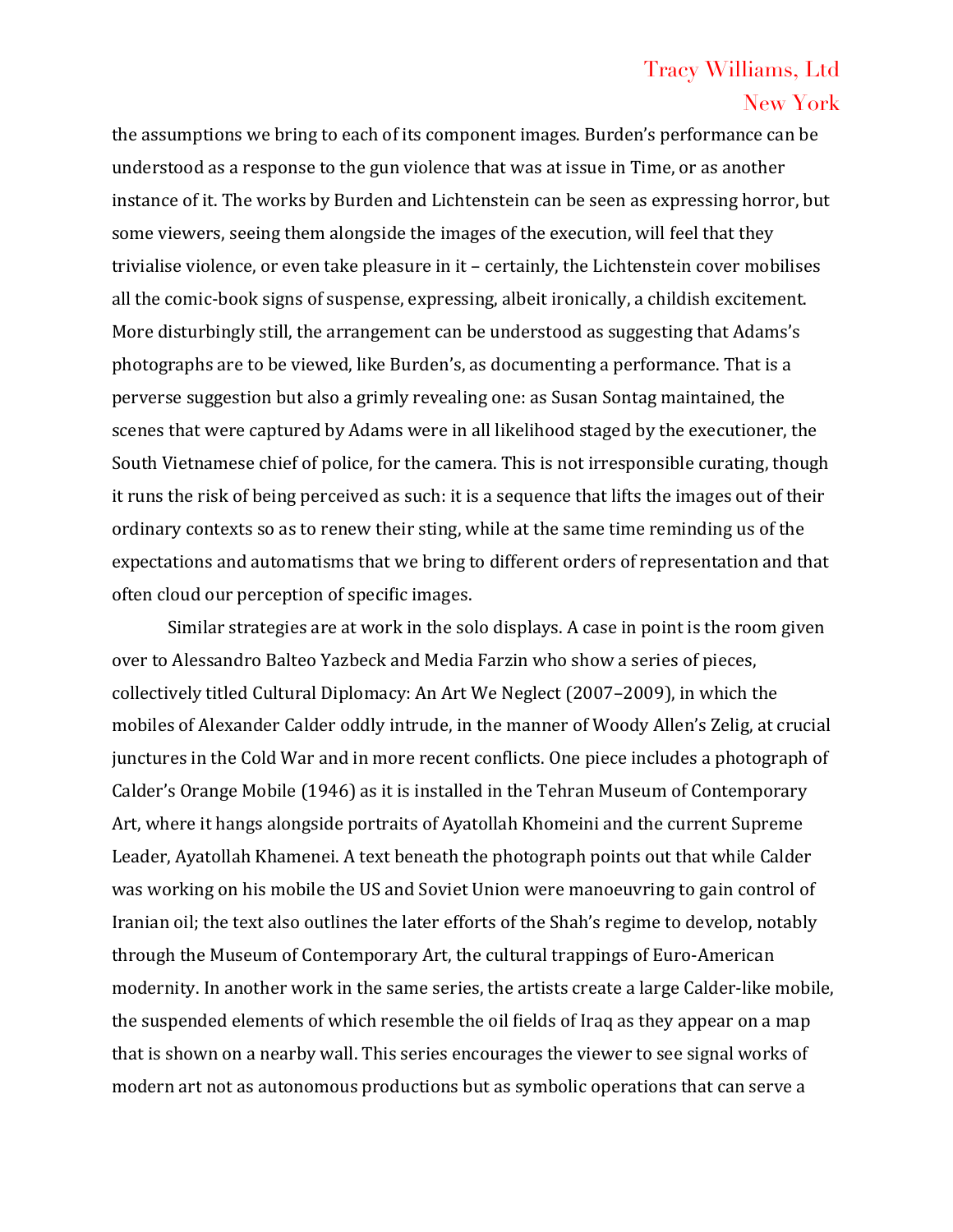variety of more or less unlikely political ends. It presents a complex and witty commentary on the significance of art as an instrument of soft power, though this commentary would have been more effective still if the works had not left their own formal and institutional engagements largely unexamined.



Installation shot of: Eddie Adams, Viet Cong prisoner being escorted, Saigon, 1968, Street execution of a Viet Cong prisoner, Saigon, 1968, General holstering gun after execution, Saigon, 1968, gelatin silver prints, each 27.9 x 35.6 cm, courtesy Monroe Gallery of Photography, Santa Fe, USA, photography: Eddie Adams; Chris Burden, Shoot, 1971, three black-andwhite photographs and descriptive text from Shoot performance, each photograph 20.3 x 25.4 cm, courtesy the artist; and a copy of 21 June 1968 issue of Time magazine

In this regard, Simryn Gill's *My Own Private Angkor* (2007–2008) is more compelling. A large collection of black-and-white photographs, the work surveys an upmarket housing complex that was built in the Malaysian coastal town of Port Dickson in the 1980s but never occupied. Thieves who took the aluminium window frames left the glass panes they once held neatly stacked against walls and Gill focuses on those panes, which catch and refract the slanting light in rooms that are littered with dust and leaves but otherwise empty. Plainly, there is a story behind these pictures - one that revolves around new-found prosperity and realestate speculation, perhaps, in any case one that involves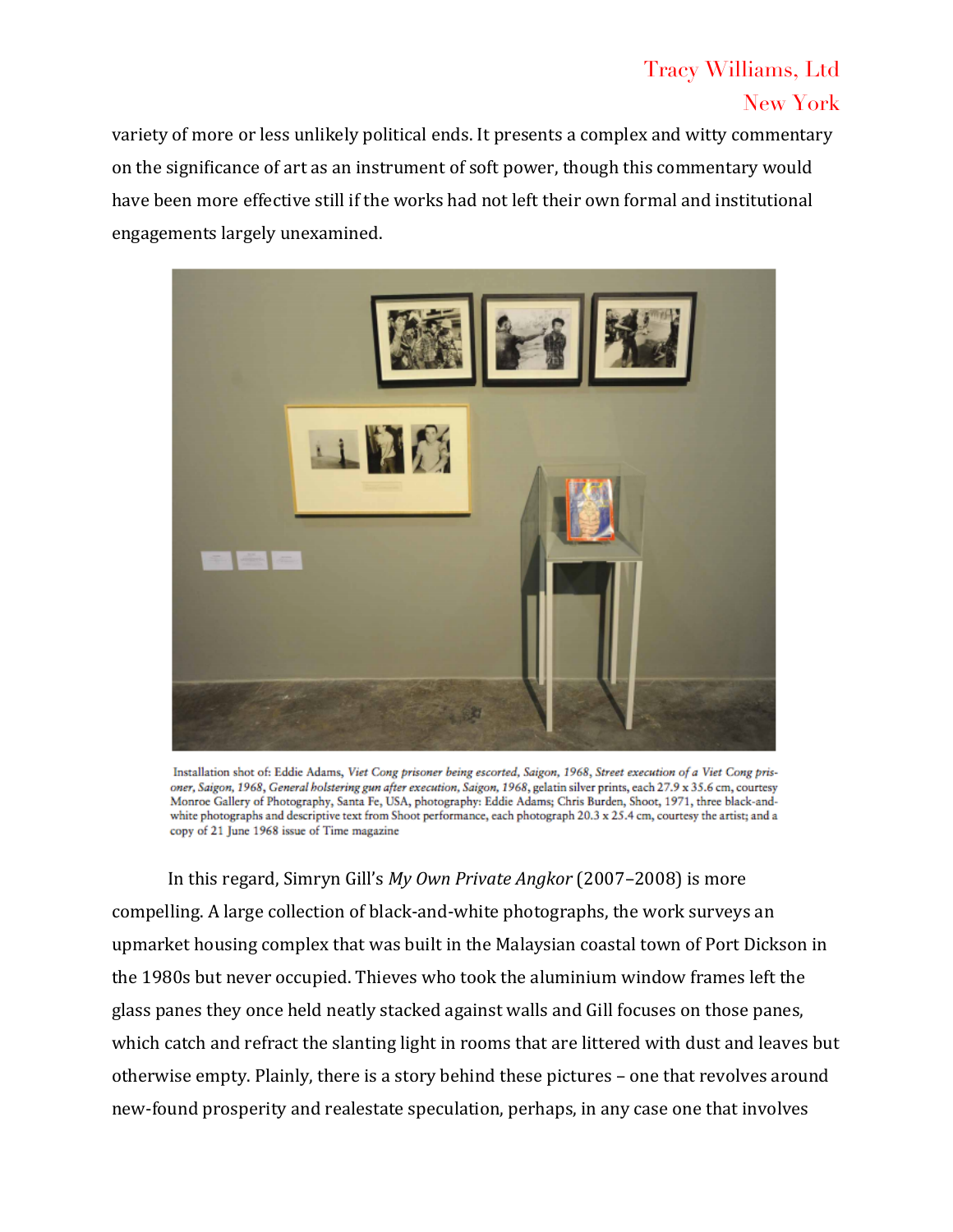bureaucratic dysfunction. Gill herself speculates in the catalogue that the estate was abandoned because the developer fell from favour, possibly for failing to bribe local officials. But cutting across and marginalising this proto-narrative is the elegance of the pictures, with their spare compositions and evocative lighting, and their sheer number, which also militates against their relevance as social documents, given that each new picture offers only as much information as was available in the last. The series, which advances a contemporary gloss on the Romantic theme of the ruin, is marked by an anomalous nostalgia – anomalous because it looks back to a past that never was. So it holds two readings in a tenuous balance, an incomplete account of a politically resonant project and a poetic but bizarrely insubstantial survey of a place, each reading calling into question the reach and significance of the other.



Simryn Gill, My own private Angkor, 2008, gelatin silver photograph, paper: 56.5 x 48.5cm, image: 40 x 38 cm, courtesy Amrita and Priya Jhaveri